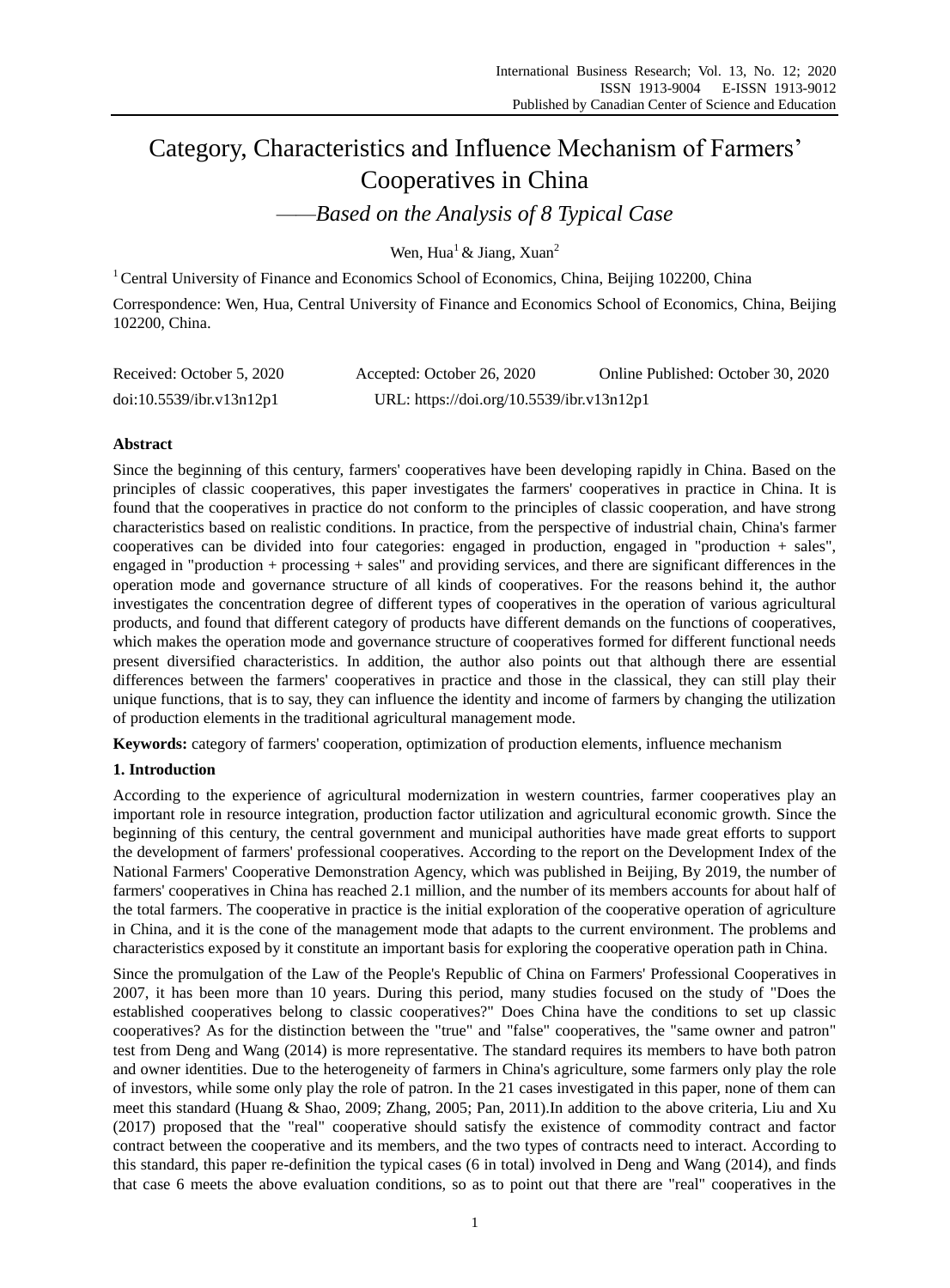practice of China's farmer cooperatives, but even so, the author still admits the lack of "real" cooperatives in China.

For the lack of "real" cooperatives, most scholars start from the reality of country to explore whether it has the conditions for cooperative operation. Among them, there are four representative views: first, the premise of farmers' homogeneity does not exist. With the development of reform and opening up, farmers are divided into a series of heterogeneous groups,such as poverty-stricken household, part-time business households and large professional households. Due to the differences in income expectation, contribution and preference of heterogeneous groups, the cooperative organizations established on the basis of farmers' own interests will inevitably conflict with the essential provisions of classic cooperatives (Lin & Ma, 2006; Lin & Huang, 2007; Deng et al., 2016).Second, the market environment has changed. As the seller market is replaced by the consumer market brought by product surplus, the self-service significance of classic cooperatives is weakened. It is necessary for cooperatives to improve the added value of products through vertical integration and realize supply chain management to adept the diversified needs of consumers (Huang & Shao, 2009). At this time, if the cooperative continues to maintain the concept of self-service, then its profit space is limited; and if the cooperative adapts to the changes of the environment, it needs to introduce external resources, thus making its essential provisions challenged. Third, the policy environment is inadequate. In recent 10 years, in order to encourage farmers' cooperative operation, the government has increased financial support for cooperatives. However, due to the lack of supervision of local governments and the motivation of performance pursuit, financial support has become a booster for the formation of "pseudo cooperatives". According to Deng et al. (2016), compared with material support, the development of cooperatives in China needs more institutional construction. However, in addition to the Law of Farmers' Professional Cooperatives, there are no other legal documents regulating the cooperative operation in China, which makes the cooperatives in reality face the problem of "No Evidence Could be Treced", and does not play a role in correcting the practice of cooperatives that deviate from the essential provisions. Fourth, the system environment is not reliable enough. Although in the early 1950s, China's agricultural management mode had been excessively transformed to cooperative management, but it was distorted due to centralization. Since then, the reform of household contract system was implemented, and the development of organized management lagged behind that of western countries by 30 years, which made farmers' cooperative management consciousness insufficient or one-sided (Peng,2018).

From the above point of view, it can be seen that the classic cooperative is difficult to become a reality in China, especially the first two facts, which will accompany China's agricultural economy for a long time and can not be compensated by the improvement of system and policy. In this regard, scholars began to re-examine the principle of the nature of cooperatives. Zhang and Yuan (1991) pointed out that the classic cooperative is the product of specific conditions and historical background, and does not have permanent universality. Xu(2005) believes that the realization of the "same owner and patron" is the characteristic of an ideal cooperative. For farmer cooperatives in the initial exploration period, ignoring the actual environment and blindly pursuing the essential provisions may lead to the disappearance of cooperatives because of the "compression" of profit space. Wu(2004) pointed out that as an agricultural production and operation organization, the essence of cooperatives should be based on their own organizational structure, operating mechanism and the interest game among members, rather than a fixed idea. Du and Pan (2000) pointed out that most of the farmer specialized cooperation organizations in China are between the traditional cooperative mode and the joint-stock enterprise mode. If the traditional cooperative mode is applied to standardize it, it will certainly force those organizations that are not willing to accept the traditional cooperative mode to standardize it with the joint-stock enterprise mode. It can be found that the above-mentioned literature gives a relatively objective evaluation of the practice of cooperatives in China, but it does not further explore the more noteworthy issues, that is, the types of cooperatives formed in China's practice and their characteristics? What impact does it bring to the traditional agricultural management?

In fact, the cooperative operation mode that has been formed in reality is the most true reflection of the agricultural business entities in the current environment, and its value cannot be completely denied because it does not satisfy the classic cooperative principles or deviates from it (Xu, 2005). In order to adapt to the changes of the external environment, western countries have made a series of adjustments to the principle of "one person, one vote" for democratic management and "return surplus according to patronage" to serve members, so as to strengthen their competitive advantages over other agricultural operation organizations. For example, in order to realize the function of cooperatives to enhance the added value of products and promote the development of the new generation of cooperatives, the United States has readjust **t**o the principles of classical cooperatives by linking the transaction volume with the share capital, limiting the maximum amount of shares of a single member, and limiting the residual and control rights of unnatural investors (Du & Pan, 2000; Zhang, 2004). So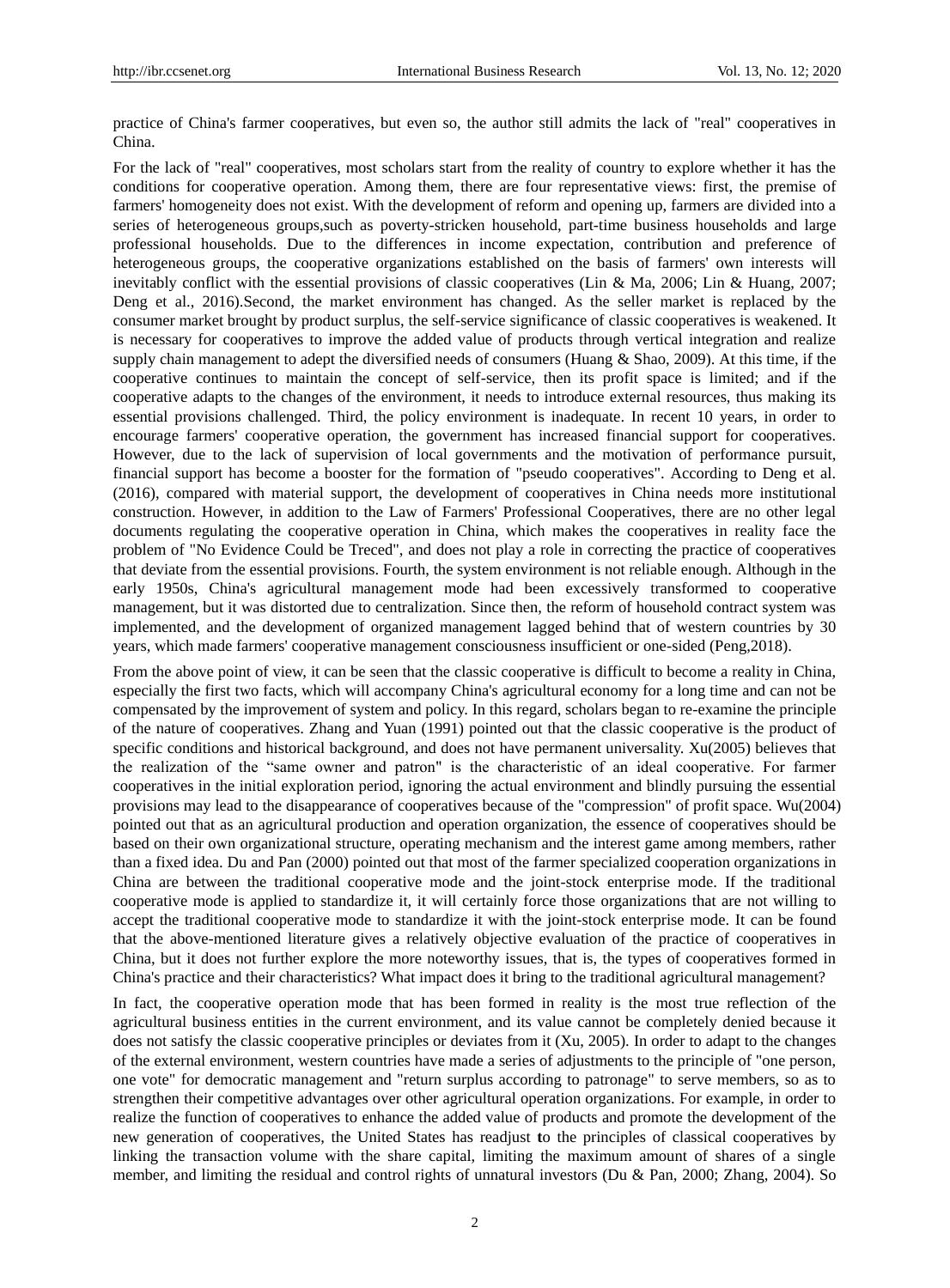far, the purposes of this paper are as follows: first, to analyze the category of cooperatives and their basic characteristics in China's practice. Second, to explore the influence mechanism of cooperatives on traditional agricultural management in China's practice. This paper are arranged as follows: the first part is the introduction; the second part is based on the actual environment of China to investigate the deviation of classical cooperatives; the third part is the case analysis of the types and characteristics of cooperatives in practice; the fourth part is to reveal the impact of cooperatives in practice on the traditional agricultural management mechanism; the fifth part is the conclusion and countermeasures.

#### **2. Deviation from the Classic Cooperatives: An Investigation Based on the Reality of China**

#### *2.1 The Profit Space of Scale Benefit of Cooperative Is Reduced, and New Profit Space Is Needed*

As one of the operation modes of agriculture, the nature of cooperatives is closely related to its unique functions and organization mode (Deng & Wang, 2017). In the 18th-19th century, there was a relative shortage of agricultural products and a low degree of market openness. At that time, farmers' demand for cooperatives was mainly to obtain scale benefits (Zhou & Hu, 2016). However, with the improvement of agricultural productivity and the increase of international agricultural products import and export trade in the middle and late 19th century, the agricultural product market faced higher competitive pressure, which made the cooperative realize the competitive advantage of scale efficiency gradually weakened. In addition, some businesses of rural collective organizations (such as supply and marketing cooperatives, credit cooperatives) overlap with the functions of cooperatives, which further weakens the possibility of achieving profits through scale benefits. Therefore, in order to achieve long-term development, cooperatives must have competitive advantages other than scale efficiency (Huang, 2014).

## *2.2 Single Organization Mode Can not Satisfy the Needs of Heterogeneous Farmers*

According to Deng et al. (2016), the resource endowment of cooperatives mainly comes from two places: one is the resource endowment attached to farmers. The other is agricultural economic entities except from farmer.

With the process of industrialization in China, farmers are generally divided into three categories: large professional households, part-time households and small-scale households. Among them, the large professional households mainly take agriculture as their economic activities. They masters more advanced agricultural production technology, has a certain scale of production, and is rich in information and social resources in sales and procurement, which is the leading force in realizing agricultural modernization in China. Non agricultural employment is the main economic activity of part-time households, and they have certain skill resources (Qin & Kong, 2015). However, due to the limitation of other resources, the income of traditional agricultural management is lower than that of non-agricultural employment. The emergence of part-time business households not only promotes the development of industrialization, but also provides space for the development of urbanization in China. However, due to the technical threshold of non-agricultural employment, the human capital of agricultural sector is "drained" and the production capacity is reduced in the process of labor force "selection"(Guo,2011;Peng,2015). Professional small farmers are relative to professional large households, the subject also takes agriculture as the main economic activity, but because of its low level of modernization and small scale of operation, it is in a weak position in market transactions.

The above three types of subjects are the members to be organized in China's farmers' cooperatives. Firstly, from the perspective of the organizational behavior of large and small farmers who take agriculture as the main economic activity, according to the demonstration of Lin and Deng (2007), due to the differences in the resource endowment of the two types of subjects, the motivation and ability of cooperative operation of large professional households are higher than that of small professional households. Most of the initial cost and investment in special assets are borne by large professional households, which makes the cooperative produce the organizational structure of core members and ordinary members. Secondly, from the perspective of the organizational behavior of part-time business households, there are three predictable roles: members, who invest in resources and have business relations with cooperatives; investors, who invest in resources but have no business relationship with cooperatives; customers, who transfer agricultural business activities by leasing, transferring or entrusting agents, without resource investment. The realization of these three roles is mainly related to a series of factors, such as resource endowment, risk preference, characteristics of family members, operation expectation of cooperatives, urban and rural welfare level, government policies and laws. It can be seen that heterogeneous farmers make rational decisions on cooperative management based on their own resource endowment, and the demand of its participation mode is not single.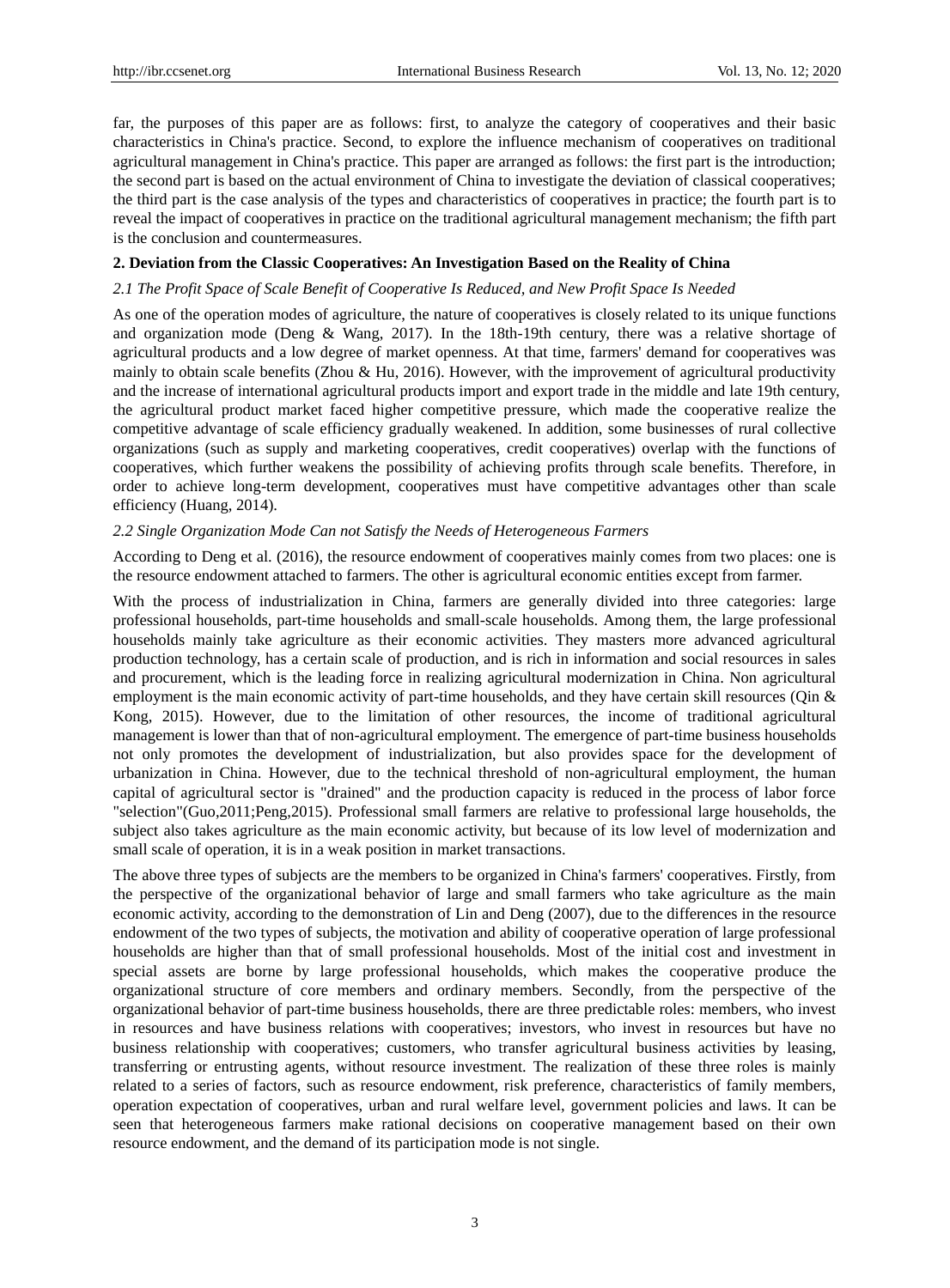#### *2.3 The Sustainable Development of Cooperatives Depends on the Factor Supply of Multiple Economic Entities*

In addition, the classic cooperative is an economic organization formed by farmers in a weak position voluntarily to achieve a certain economic goal. Its members are mainly composed of farmers with homogeneous characteristics (Zhou & Hu, 2016). Under the new historical background, the cooperative is defined as a organization in which different production elements of agricultural activities are voluntarily united to achieve the same goal (Lin & Huang, 2007). In fact, the development of cooperatives in many countries is not only organized by farmers. China's agricultural economic entities can be roughly divided into the following three categories: first, companies (or enterprises). This kind of subject is mainly concentrated in the downstream of agricultural production, responsible for processing agricultural products and improving the added value of products, and because of its direct contact with consumers, grasp the diversified demand information of consumers, it has a certain monopoly position in the market. However, due to the risk of substandard quality or uncertain transaction in the supply of raw materials, there is an incentive to internalize the risk by cooperatives. Since companies generally do not engage in agricultural production, the predictable organizational roles are as follows: investors, invest in material capital, provide standardized production services for members, and purchase products of up to standard quality at a price higher than the production price.; customers, take cooperatives as the medium of communication between farmers and themselves, provide standardized production services for members, and sign purchase contracts with the mode of "order contract". Second, broker. This kind of business entity is mainly engaged in intermediary business, and has a certain amount of human capital or supply and marketing resources, and usually provides professional services to members by charging service fee. Third, rural grassroots organizations. This kind of organization is the core leading force to implement the party's policy and promote rural reform and development. It has the support fund related to rural construction and usually provides financial support for the establishment of farmers' cooperatives.

To sum up, under the new historical background, the objective conditions presented by farmers and agricultural economic entities are in conflict with the organization mode of the "same owner and patron" of classic cooperatives. As for trade-offs, Lin and Huang (2007) pointed out that in the early stage of the development of cooperatives, the institutional arrangements based on resource endowment and role differences of cooperative members should be respected. And then, the legal provisions should be taken as the guidance for the development of cooperatives, and gradually guide them to adjust to classical cooperatives. In other words, under the background of unable to establish a complete "democratic management, self-service" organization, China's cooperatives first need to ensure the farmers' regular income, and then to maximize their residual claim and control rights as the business philosophy, to limit the maximum investment of a single member, to limit the number of non natural person investors, to limit the residual control right of single member, and to make ensure the income of the common members.

# **3. Category and Characteristics of Farmers' Cooperatives in Reality: A Case Study**

The case of this paper comes from the CCFC (Center of China Farmer Cooperative). From February 2010 to August 2017, the database has collected more than 1 500 cases in all provinces of China, mainly completed by local government staff and provincial newspaper reporters. Based on the general introduction of the description of cooperatives in the survey records, this paper selects the representative cooperatives, summarizes and analyzes the similarities and differences of cooperatives, and summarizes the characteristics and categories of cooperatives in China. From the perspective of industrial chain, the author divides farmers' cooperatives into four categories: engaged in production, engaged in "production + sales", engaged in "production + processing + sales" and providing services.

# *3.1 Cooperatives of Engaged in Production*

The cooperative engaged in production mentioned in this paper refers to the operation organization which takes agricultural production as economic activity, that is to say, the cooperative is the main producer of agricultural products. This kind of cooperative has the characteristics of scale operation, and its interest mainly comes from "reduced cost and increased benefits".

# *Case 1: Beisunwu modern agricultural machinery professional cooperative in Sunwu County, Heilongjiang Province.*

Beisunwu modern agricultural machinery professional cooperative is developed on the basis of the agricultural planting professional cooperative in Beisunwu village. It was registered in June 2014 under the leadership of Feng. It is a entity integrating agricultural machinery production, planting and grain drying. At the beginning of its establishment, 150 households with 8 100 mu of land entered the cooperatives, and more than 95% of the cultivated land in beisunwu village was transferred. The company has employed 30 staff and 8 management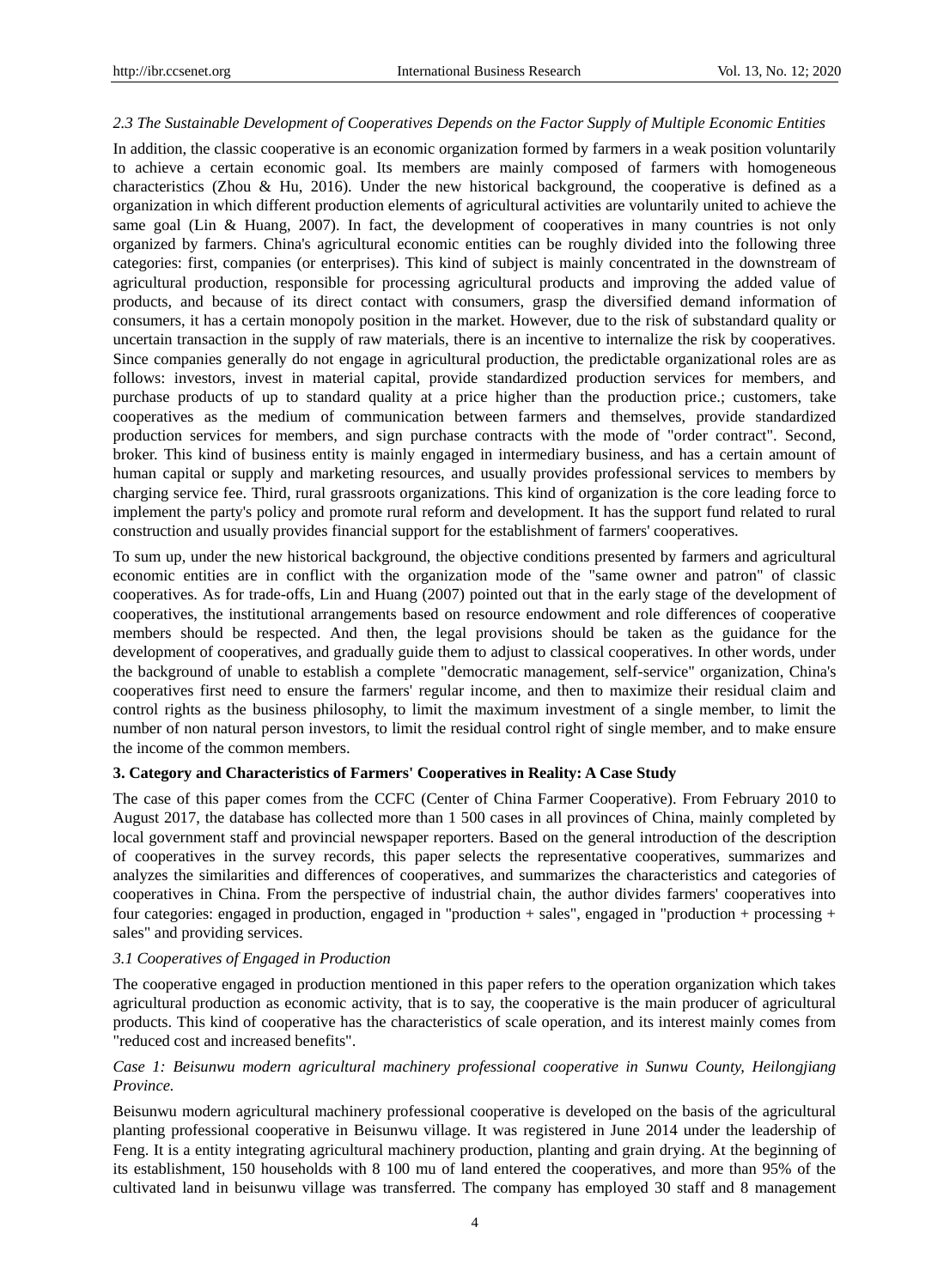personnel. It has more than 100 sets of large and small agricultural machinery and 142 rice seedling raising sheds. Before the establishment of the cooperative, the cultivated land was scattered, and each household had only 2-3 hectares of cultivated land, mainly planting soybeans. The land yield rate was low, and one hectare of land could earn about 3 000 yuan, and there was no energy to engage in other economic activities. In 2012, after the establishment of the cooperative, the contract signed with farmers through contracting the minimum guaranteed price of 4 000 yuan per hectare, and more than 45% of which was returned to farmers, and the rest belonged to the cooperative. In 2014, the total income of the cooperative was 10 million yuan, the profit was more than 3 million yuan, the dividends of the members reached 1 million yuan, and the average annual salary of all staff exceeded 40 000 yuan. In addition, after the land was contracted to the cooperatives, all the farmers in beisunwu village were liberated from the land, and their income was increased by 2-4 times through working and sideline production.

# *Case 2: Yuanran planting and breeding professional cooperative in Xiaochang County, Hubei Province.*

Yuanran planting and breeding professional cooperative in Xiaochang County, Hubei Province, is established by capable person Tian,Jin and Huang. It integrates planting and breeding, and absorbs local labor force by transferring farmland and woodland and employing in the planting and breeding base. As of 2016, the cooperatives had transferred 4 200 mu of farmland and forest, 270 households participated in the land transfer, with an average annual income of 1 800 yuan from land rent.The poverty-stricken households participated in the work of 200 people, and the per capita annual labor income was nearly 10 000 yuan. At the same time, in combination with the development willingness of the poor households, cooperatives invest in the construction of cattle houses, chicken houses and other infrastructure, and then invest in the development of breeding industry according to the proportion of cooperatives accounting for 51% and poor households accounting for 49%, so as to play a leading role in the surrounding farmers.

In the above cooperatives, the role of farmers is not consistent with the members of classic cooperatives. However, this kind of cooperatives is based on the reality of agricultural production in China. In the classic cooperatives, farmers are the producers of agricultural products, that is to say, on the basis of common interests, they are united in external trade and decentralized in internal production. For China's agricultural economy with high cost, low income and limited planting scale, compared with the combination based on decentralized management, it is more practical to concentrate land resources through cooperatives. The common point of this kind of cooperative and classic cooperative is that the farmers in both of them are established or participated in the organization on a voluntary basis, and they are also the main beneficiary. The difference is that in the former, the cooperative is the main producer of agricultural products, while in the latter, the farmers are the main producers of agricultural products. At present, in the practice in China, such kind of cooperatives are mainly concentrated in the production of grain crops (such as rice, corn, etc.), the reason is that the potential profit space of scale operation is large.

## *3.2 Cooperatives of Engaged in "Production + Sales"*

Cooperatives of engaged in "production + sales" refers to the organization integrating production and marketing. The most significant difference between this kind of cooperatives and production cooperatives is that farmers are the main producers of agricultural products, and their interest mainly comes from the reduction of transaction costs, the avoidance of market risks and the solution of product sales.

#### *Case 3: Dadi seedling planting service professional cooperative in Huojia County, Henan Province.*

Dadi seedling planting service professional cooperative in Huojia County, Henan Province was established on August 23, 2012. It is a farmer professional cooperative that cultivates, plants and sells all kinds of green seedlings. It has three seedling cultivation demonstration bases, among which, the seedling base of Yangwa village in Shizhuang town is 600 mu, that of Xinghan village is 350 mu, and that of Fanzhuang is more than 150 mu. It employs 2 senior horticulturists and 22 daily production workers, aborb 55 members, which are distributed in more than 10 villages around Yangwa, Fanzhuang and Xinghan. The area of seedlings planted by members is more than 2 000 mu. At the same time, more than 130 households around the community are engaged in planting green seedlings, which has achieved obvious economic and social benefits. The cooperative implements the "five unification" service for its members, unified the supply of standardized high-quality seedlings, unified production technical regulations, unified technical guidance, unified product standards, and unified organization of sales. The high-quality seedlings bred by the cooperative are supplied to the members at the preferential price lower than the market. The technicians of the cooperative deep into the fields, and provide technical guidance to the members, so as to ensure that the members carry out production and management in strict accordance with the requirements of the technical regulations, and produce high-quality green seedlings to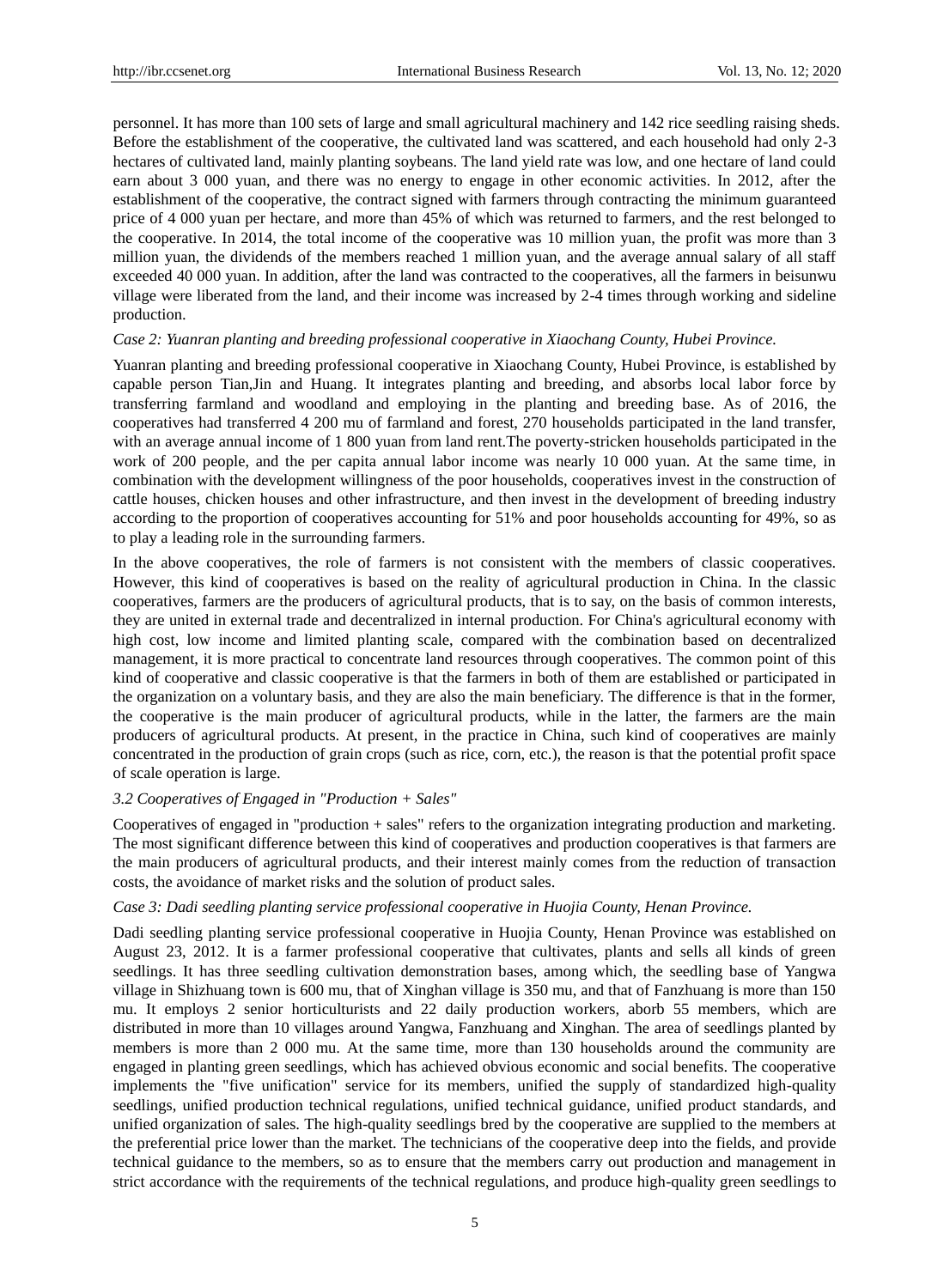improve the planting efficiency of members.

This kind of cooperative is the most common organization type in the practice of farmers' cooperatives in China. Its unique feature is that it has a production base, which provides breeding, technical guidance and demonstration area to its members. The main operation mode of such cooperatives is "company + cooperative + base + farmer" or "cooperative + base + farmer". Among them, the base mainly has the following three modes:transfer cultivated land by leasing, which is managed by professional farmers or technical personnel, and radiates the individual members participating in the cooperative with it as the center. The cultivated land is transferred by means of lease, and then contracted to farmers for management. The cooperative provides technical guidance, and the base is the center to radiate and drive the individual members of the cooperative. Farmers operate in a decentralized way with cultivated land, and cooperatives provide unified production standards. Since this kind of cooperatives has the characteristics of scale production and joint production, named mixed operation. The reason for formation of this kind of cooperatives is that most farmers hold a "wait-and-see" attitude towards the interest of cooperatives, so it is necessary to attract or radiate more farmers to participate in the organization through the demonstration and driving effect of production bases. In the current practice of cooperative management in China, this kind of cooperative is mainly concentrated in the planting and breeding industry of distinctive products. Because its dominant player is usually company or capable man, its ownership structure is inclined to capitalization, which can not satisfy the essence of classic cooperative.

#### *Case 4: Huanong pig breeding professional cooperative in Hanshou county, Hunan province*

Huanong pig breeding professional cooperative is organized by more than 100 farmers, is a business entity integrating "production and marketing". As of September 2015, the number of its members has reached 189 households, with more than 7 000 sows capable of breeding. Before the establishment of the cooperative, there were no less than 100 households breeding more than dozens of pigs. However, due to the unstable market price, individual farmers were faced with greater business risks. After the establishment of the cooperative, the operation rules of "six unifications" have been clarified, and a joint force has been formed, anti risk ability has been improved, and its business efficiency has also been increasing. For example, only consider purchase the means of production, the breeding cost of each pig can be reduced by 100 yuan. If the annual output of 50 000 pigs is calculated, the cost can be saved by 5 million yuan. Secondly, unified training on anti-risk knowledge was held. In 2019, 13 training sessions were held to cultivate more than 1 000 professionals. When the epidemic is prevalent, they can actively fight the epidemic and control the risk; when the market risk comes, they can study and judge the market as soon as possible, adjust the product structure and avoid the risk. Thirdly, unified sales. In order to form a greater joint force and serve the member, the cooperative cooperates with the listed companies to use its financing platform to broaden the financing channels.

In the practice of china, this kind of cooperative is the closest to the classic cooperative in essence. Farmers have the dual attributes of patron and beneficiary. However, from the perspective of governance structure and democratic management, this kind of cooperative is more characterized by shareholding ownership structure and centralized management, which does not satisfy the democratic management of classic cooperatives and the principle of distributing income according to transaction volume. Due to the great heterogeneity among farmers in China, the operation of cooperatives mainly depends on the capital input of large professional households. Therefore, in order to "retain" the capital of large households, the ownership structure of cooperatives inclines to capitalization, and its surplus is combined with share bonus.Because livestock breeding industry is easily affected by market price fluctuations, fruit and vegetable planting industry generally encounter sales problems, such cooperatives are relatively concentrated in livestock breeding industry and fruit and vegetable planting industry.

The above-mentioned cooperatives engaged in "production + sales" usually cooperate with downstream enterprises in the form of order contract and guaranteed purchase. With cooperatives as the medium, enterprises provide standardized services for farmers, and farmers provide high-quality products to enterprises. Although this model is more stable than the "company + farmer" model, because the connection mode can not solve the problem of interests incompatibility between farmers and enterprises, there is still the problem of unequal status between farmers and downstream enterprises in the market. Especially when the enterprises have higher requirements on product quality, farmers are faced with the risk of low price sale of agricultural products, which will affect the healthy development of cooperatives.

#### *3.3 Cooperatives of Engaged in "Production + Processing + Sales"*

The cooperative engaged in "production + processing + sales" refers to the business organization integrating production, processing and marketing, which is the result of the extension of the industrial chain of the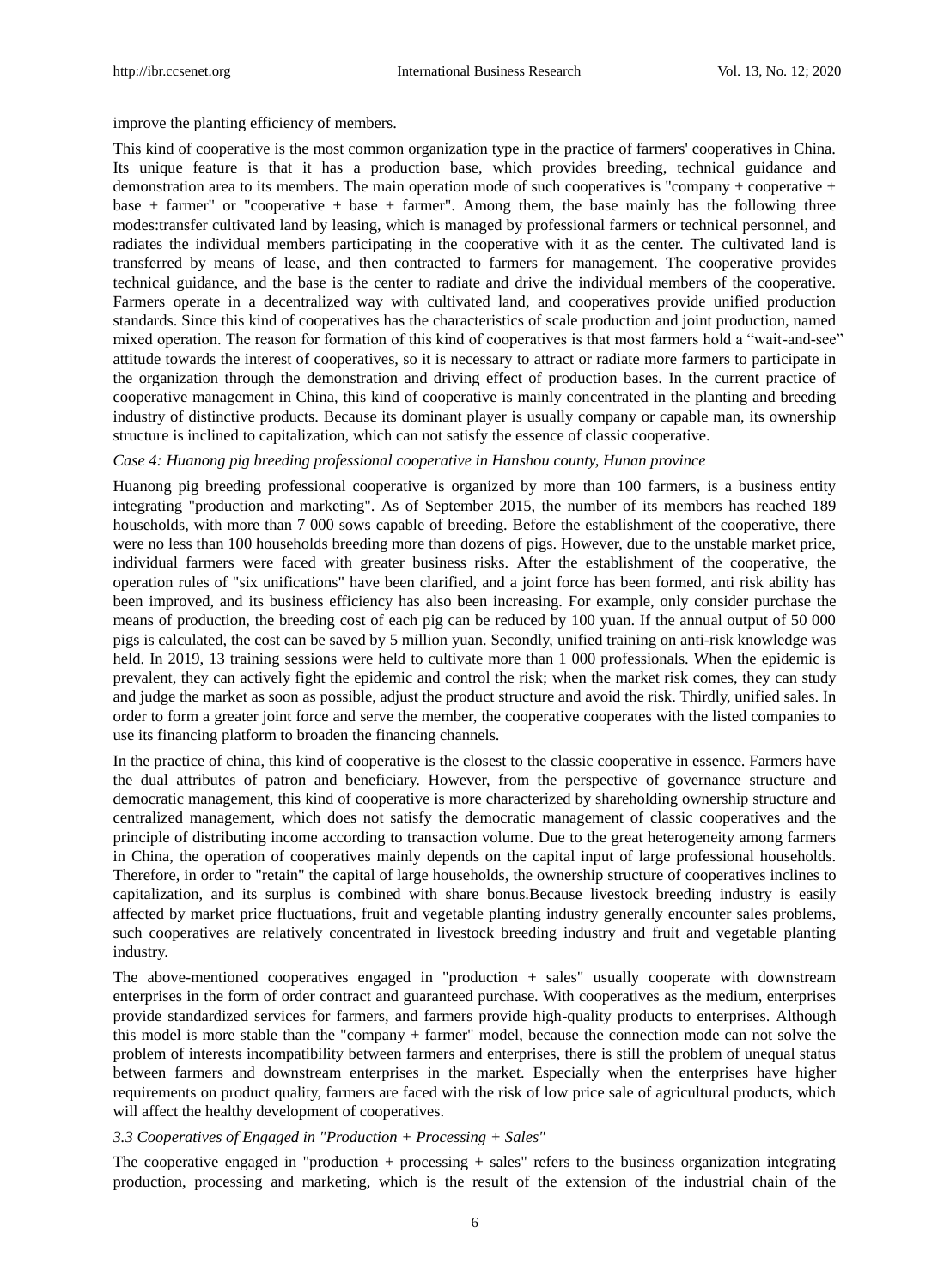cooperative, and its interest is mainly the increase of the added value of products.

#### *Case 5: Dongming farmers' professional cooperative in Shenqiu County, Henan Province*

Dongming farmers' professional cooperative in Shenqiu County, Henan Province, was established in March 2014. It integrates resources by means of land leasing, land transfer, pool land as shares and members' mutual financial assistance. Since its establishment, the cooperative has concentrated more than 1 400 mu of land in eight natural villages of three administrative villages nearby, constructed a number of high-tech agricultural demonstration area, planting and breeding bases, invested in the construction of flour processing plants, flour mills, and distributed seeds, pesticides, phosphate fertilizer, chemical fertilizer, and other agricultural and sideline products produced by the cooperative's food factory, covering the whole area county 20 town. The cooperative implements the way of re-employment after transfer, which turns over the cultivated land from the farmers to the farmers again, thus absorbing the local surplus labor force.

#### *Case 6: Xiangfa farmers' professional cooperative in Xionglou village, Henan Province*

Xiangfa farmers' professional cooperative in Xionglou village, Henan Province, is a farmer's cooperative established by Li and six villagers, an employee of the supply and marketing cooperative in Suiyang District, Shangqiu City. Its main economic activities are sweet potato planting, sweet potato vermicelli and vermicelli processing. After the establishment of the cooperative, it signed a planting contract with its members, organized the purchase of sweet potato at the protection price, and gave priority to recruiting members of Xionglou village to work in the production workshop of the cooperative, so that the members could obtain multiple incomes composed of farming income and industrial workers' wages.

It can be seen that the governance structure and operation mode of this kind of cooperatives are basically similar to those of "production + sales" cooperatives, and their differences mainly come from the expansion of the industrial chain. The cooperative needs to satisfy the following conditions to extend the processing production line: first, the cooperative has enough surplus profit and enough surplus extraction. Second, there is a high price difference between non manufactured goods and manufactured goods. Third, the input cost of special assets of processing production line is low or the financial subsidy is high. Fourth, diversified business entities can satisfy the needs of cooperative production lines for different production factors. Based on practical experience, such cooperatives are mainly concentrated in cereals (rice, corn, etc.), general cash crops (potatoes,etc.) and the original ecological non manufactured products (honey, milk, etc.), while highly commercialized cash crops (vegetables, fruits) or cultivation industry are relatively rare.

As mentioned above, due to the instability of the connection mechanism between farmers and enterprises engaged in production and marketing cooperatives, there is a "top to down" or "bottom to up" impetus to expand the industrial chain. First, from the perspective of enterprises, in order to encourage farmers to regulate production by standardization, the company try to let cooperatives participate in the surplus distribution of production and processing through the way of giving shares in proportion, so as to realize the "top to down" industrial chain integration. Second, from the perspective of farmers, due to the inconsistency of interest between farmers and enterprises, when the quality requirements are high, farmers are faced with the risk of selling at a discount due to substandard quality. Therefore, in order to obtain the extra profits brought by the added value of products, there is a "bottom to up" motivation for industrial chain integration.

# *3.4 Cooperatives of Engaged in Service*

Service cooperatives are also regarded as agricultural associations, that is, farmers participate in cooperative by paying dues and enjoy the characteristics of the services they provide. The main source of income is scale operation or social services.

#### *Case 7: Beifeng agricultural machinery service professional cooperative in Zhaoxian County, Hebei Province*

Beifeng agricultural machinery service professional cooperative in Zhaoxian County, Hebei Province, is the main body of agrichultural production. Its members just pay a certain amount of trusteeship fee for per unit(mu) of cultivated land and then the cooperative would take cake of the whole process of planting, management, collection, processing and storage. Specifically, it has set up an agricultural machinery operation team with reasonable pricing, uses large tractors and planters to cultivate, uses plant protection UAV to spray pesticide,and combine harvester to save agricultural production costs. At the same time, the cooperative also cooperates with scientific research institutions to promote the application of high-yield and high-quality new varieties and series of green production increasing technologies, so as to improve the productivity of traditional agricultural management. Its output value is more than 200 yuan higher than that of farmers' own operation.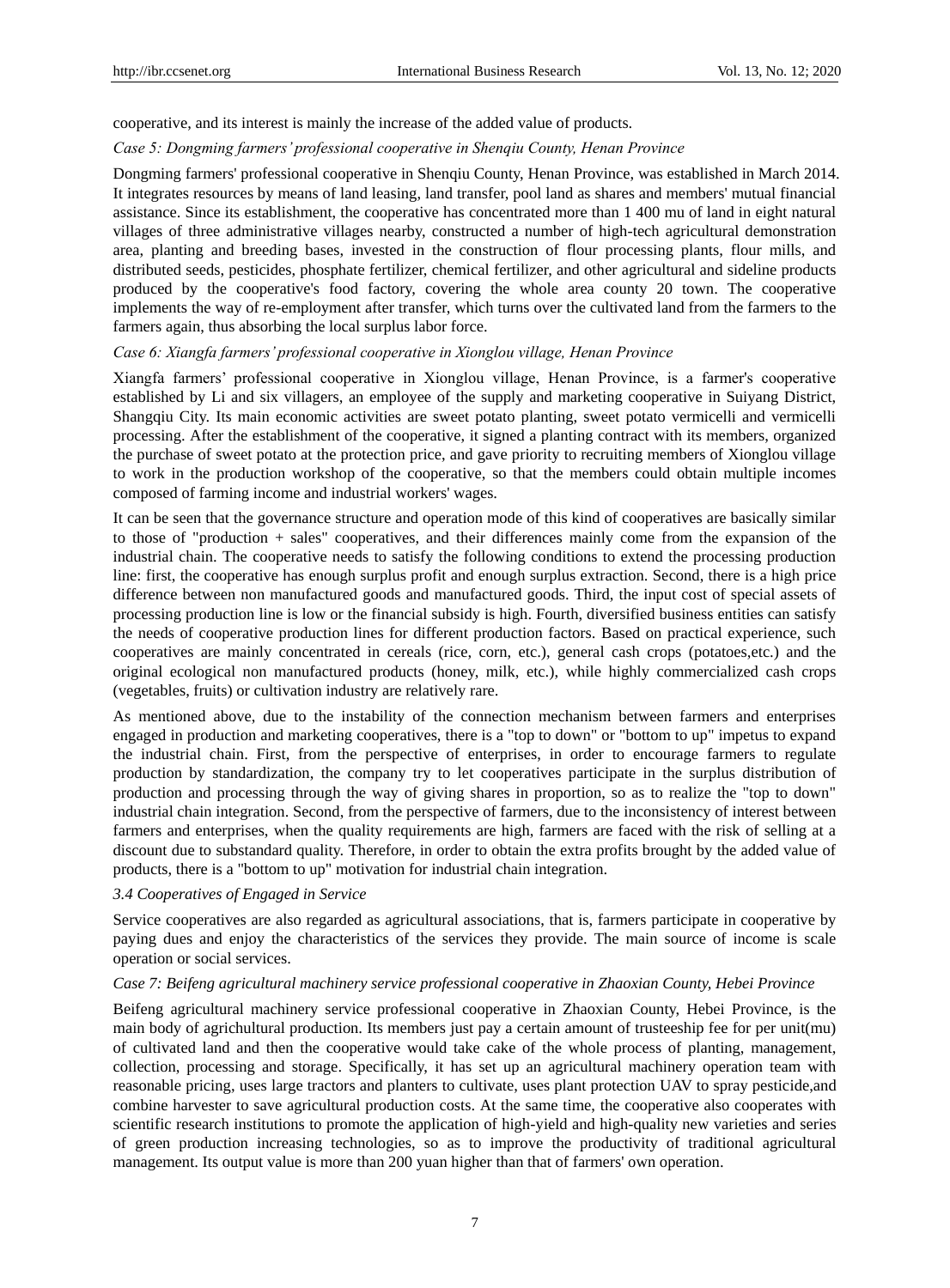#### *Case 8: Nanjian Xiaowan agricultural development cooperative in Dali, Yunnan Province*

In November 2014, Nanjian Xiaowan agricultural development cooperative in Dali, Yunnan Province was established by 600 households of chajiang village and 7 village committees of xiaowandong town. In the year of its establishment, relying on the project of Xiaowan power plant, the cooperative realized a dividend of 500 yuan per share for its members at the end of the year. In 2015, with the joint support of the town party committee and the Xiaowan power plant, the cooperative relied on such projects as labor export, economic forest and fruit planting, green planting and maintenance, highway access and cleaning, core area inspection, reservoir fishing, sporadic civil engineering and ecological breeding, 26 large and small contracts have been completed, with output value of 11.04 million yuan, labor income of 4.14 million yuan and profit of nearly 1.5 million yuan. Among them, 600 villagers in chajiang village, xiaowandong Town, obtained "double" income of year-end dividend and labor income through capital investment and labor export.

Association cooperative is the initial cone of farmers' cooperative management, which is a special cooperative of farmers without collective assets. The Agricultural Machinery Cooperatives in case 7 are common in grain crop planting areas. The same with the cooperative engaged in production is that both of them are operated by the cooperative as the producer of agricultural products, and their income sources are economies of scale. The difference is that in the former, the right to deal with agricultural products belongs to the cooperative, while in the latter, the right to deal with agricultural products belongs to the farmers. The socialized service cooperatives in case 8 are relatively few in China. At present, the cooperation mainly focuses on rural labor employment, infrastructure construction and public management. Its purpose is to provide employment opportunities for members, improve rural infrastructure construction and support rural economic development.

From the above cases, we can find that although the governance structure and operation mode are essentially different from the classic cooperatives, this does not mean that the cooperatives in practice can not play the functions of the classic cooperatives(see table 1). In China, for the cooperatives engaged in production, the potential profit space to realize scale economy is large; for the cooperatives engaged in "production + sales", the potential profit space for avoiding market risk, improving monopoly position and solving product sales is large; for the cooperatives engaged in "production + processing + sales", the potential profit space of improving product added value is large, for service cooperatives, the potential profit space of socialized service is large. Therefore, when cooperatives can still play their specific functions in practice, the role of farmers and the way to obtain income are different from the traditional agricultural model.

| Type of<br>cooperatives  | Concen-<br>tration                 | Scale<br>economy | Avoiding<br>market<br>risk | Improving<br>monopoly<br>position | Solving<br>product<br>sales | Improving<br>product<br>added<br>value | socialized<br>service |
|--------------------------|------------------------------------|------------------|----------------------------|-----------------------------------|-----------------------------|----------------------------------------|-----------------------|
| Engaded in               | Grain                              | 5                |                            | 3                                 | 3                           |                                        | 4                     |
| produncaiton             | farming, Large<br>-scale breeding  |                  |                            |                                   |                             |                                        |                       |
| Engaged in               | Cash crops,                        |                  |                            |                                   |                             |                                        |                       |
| "production $+$          | Special                            | 3                | 5                          | $\overline{4}$                    | 5                           |                                        |                       |
| sales"                   | product, Breeding                  |                  |                            |                                   |                             |                                        |                       |
|                          | inustry                            |                  |                            |                                   |                             |                                        |                       |
|                          | Grain                              |                  |                            |                                   |                             |                                        |                       |
| Engaged in               | crops, General                     |                  |                            |                                   |                             |                                        |                       |
| "production"             | economic                           | 3                | 5                          | 4                                 | 5                           | 5                                      |                       |
| $+processing+$<br>sales" | crops, Original<br>ecological non- |                  |                            |                                   |                             |                                        |                       |
|                          | manufactured                       |                  |                            |                                   |                             |                                        |                       |
|                          | products                           |                  |                            |                                   |                             |                                        |                       |
| Engaged in               | Grain crops, Others                | 4                |                            |                                   |                             |                                        | 5                     |
| service                  |                                    |                  |                            |                                   |                             |                                        |                       |

Table 1. The concentration and functional requirements of different types of cooperatives in the production of various agricultural products

Note: This paper draw lessons from the progressive relationship of five levels in Min Jisheng (2018) to compare and analyze the functions of various cooperatives.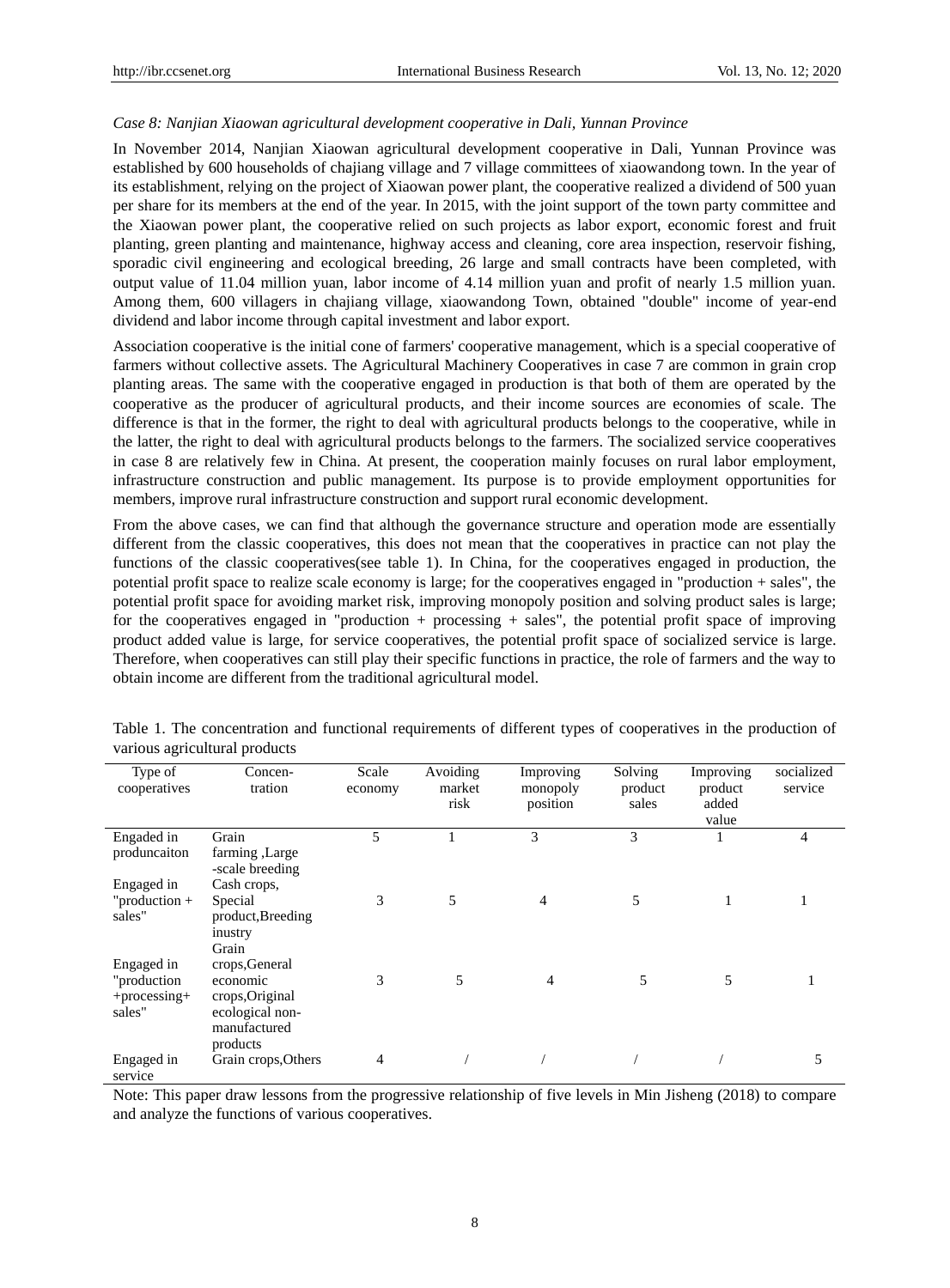### *3.5 Characteristics of Farmer Cooperatives in Practice*

The development of China's farmers' cooperatives is rooted in its own characteristics, with the characteristics of diversification of organization mode, diversification of organization subject and capitalization of ownership structure.

#### 3.5.1 Diversification of Organization Mode

As rational people, farmers respond to the cooperative organization based on the types of products, resource endowment and operational risks. The average per capita cultivated land area of China's farmers is 1.35 mu, less than 40% of the world's average level. However, the formation of cooperative organizations needs to be based on a certain scale of farmers' operation. Therefore, the characteristics of scale are embedded in the process of organized management in China. When the scale of operation is too small and the rate of return of agricutural production is low, the potential profit space of cooperative organization can not make up for the marginal income difference between agricultural sector and non-agricultural sector. At this time, farmers are willing to transfer land manamgement rights to cooperatives instead of participating in agricultural operation; on the contrary, when the scale of operation is sufficient and the rate of return of agricultural production is high, the potential profit space of cooperative organization can fill in or even exceed that of agricultural department and non-agricultural department. At this time, farmers are willing to participate in agricultural management. In addition, due to the difference of risk preference, farmers make decisions between leasing, transferring and become a shareholder by transferring land rights. Therefore, in the case of small scale operation, due to the different organizational needs of farmers, the cooperative organization model presents the characteristics of diversification.

#### 3.5.2 Diversification of Organization Subject

In the practice of our country, the main body of cooperatives includes enterprises, companies, managers, skilled workers, village committees and so on, showing the characteristics of diversification of the main body of the organization. The main reason for this phenomenon is that, first of all, the resource endowment of farmers is limited, so it is difficult to establish cooperatives only relying on farmers, and it can not develop in the long run. Secondly, due to the long-term deep-rooted thinking of small-scale farmers, farmers, without the guidance of external forces, hold a wait-and-see attitude towards cooperatives due to the lack of trust. Therefore, it needs the participation of other subjects other than farmers to provide resource support. At present, in the practice of our country, the initiators of cooperatives are usually large professional households, capable people, companies, leading enterprises or village committees, etc. because of the large amount of material, social and human capital, it not only provides the resource for the long-term development of cooperatives, but also plays an exemplary, appealing and driving role for farmers to participate in cooperatives.

#### 3.5.3 Capitalization of Ownership Structure

At present, in the practice of our country, the capitalization characteristics of the ownership structure of cooperatives are more prominent. The main reason for this phenomenon is that, firstly, because the development of cooperatives depends on the support of all the resources except farmers, the skills, land and capital of each provider are converted into shares to realize the incentive and compensation. Secondly, due to the heterogeneity of farmers, the contribution of large and small households to cooperatives is different. In addition to material capital, large investors also invest entrepreneurial talents and social capital into the cooperation. Therefore, in order to compensate for their own invisible assets investment, the large investors who focus on the management usually prefer to choose the capitalization ownership structure that is beneficial to them (Deng & Wang, 2014).

#### **4. The Influence of Cooperatives in Practice on Traditional Agricultural Management Mechanism**

Farmers' cooperative management is the institutional change of traditional agricultural management mode, which has an important impact on the rational distribution of input factors in agricultural production. Family, as a rational person, re-allocate the land and labor elements under the cooperative management mode, thus playing a new role in the economic society, and its income structure is different from the traditional agricultural management (see Fig. 1 for details).

#### *4.1 The Influence Mechanism of Cooperative Management Mode on Farmers' Identity*

The development of farmers' cooperatives is accompanied by modernization and scale, which is especially prominent in the production cooperatives. In case 1 and 2 above, the leaders of the cooperatives are the village's large professional households or other capable man. The difference is that in case 1, farmers participate in the cooperatives by contracting land, while in case 2, except for the core farmers, the rest of the farmers lease their land to the cooperatives, which means that not all the farmers in the latter are cooperative members.Meanwhile, in case 1 and case 2, because the cooperative is the operator of agricultural production, the labor force of its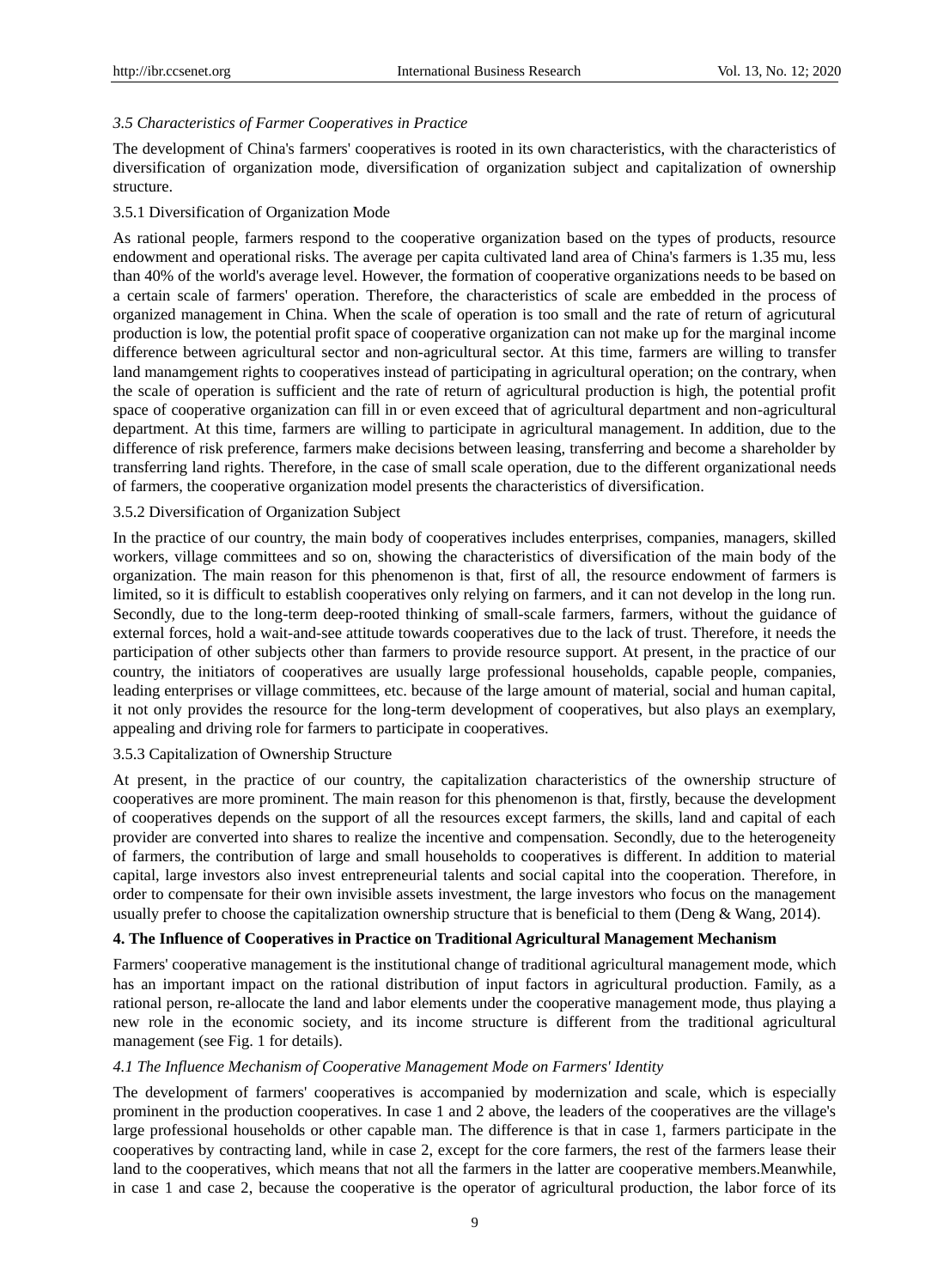members and non members are liberated in varying degrees, which makes some farmers realize employment in the cooperative with skills and labor force (in case 1, there are 30 long-term employees, and in case 2 200 workers are employed), and some farmers put labor into non-agricultural sectors through sideline production and non-agricultural workers.

In case 3, Due to the cooperative has its own production base, the cooperative signs a transfer contract with the farmer and then employs the farmer to work on the cultivated land. Its identity is similar to that of the above-mentioned production cooperatives. The only difference is that for the members driven by radiation, because their production and operation modes have not changed, they belong to the contracted farmers. However, for the farmers in case 4, because of the alliance on the basis of individual investors, the cooperative members are mainly contract farmers. Case 5 is the industrial chain extension of the business model of "cooperatives + base + farmers", in which the identity of farmers also shows multiple characteristics. For those farmers who have contracted land or capital as shares, they belong to the cooperative members because they participate in the surplus distribution of the cooperative; for those who transfer the land by lease and continue to work in the cooperative breeding base, they belong to the labor workers rather than members of the cooperative; for those farmers who only transfer cultivated land but have no business or work contact with cooperatives, it belongs to the liberated labor force under the background of cooperative operation. In case 6, farmers are combined in the way of joint operation, so they directly engaged in the production of agricultural products and are members of the cooperative.

Case 7 have similar characteristics with case 1, both of which realize the improvement of agricultural operation efficiency through the large-scale production of modern machinery. The possible difference is that the farmers in case 1 are not the final main body of agricultural product production, while the farmers in case 1 are the final main body of agricultural product production. Case 8 is a cooperative based on rural construction projects and supported by rural labor force. It is a typical case of secondary and tertiary industries in cooperatives in China. In addition, many cooperatives also set up employment training and land circulation cooperatives in rural areas to provide development path for the effective use of rural labor factors and land elements, and break through the low efficiency development constraints of traditional small-scale agricultural management mode.

#### *4.2 The Influence Mechanism of Cooperative Management Mode on Farmers' Income*

In terms of farmers' income, it is mainly composed of operating income, property income and labor remuneration income. In the practice of production and service cooperatives, cooperatives create scale operation income through the following three ways: first, using advanced production machinery and equipment. Under the small-scale agricultural management mode, there is an opposite relationship between the new industrial machinery and full employment of labor force, and due to the high input cost of the machinery and equipment, ordinary small-scale farmers can not afford to pay the high input, which makes the application of new-type machinery and equipment in rural economy not be widely promoted due to the limited ability and power of farmers to purchase machinery. Second, improve the efficiency of factor use and increase the output of agricultural products. In traditional agriculture, the agricultural economy presents idle or abandoned land due to non-agricultural labor employment, and due to the continuous outflow of "high-quality" labor force, the structure of rural labor force is unbalanced, which makes the output of agricultural management run by groups such as women and the elderly low. Third, reduce production costs and improve bargaining power. In traditional agriculture, due to the household as the unit, and small and scattered operation scale, the transaction cost of farmers is high and the market premium ability is low. Therefore, the monopoly power that can compete with the market has not been formed.

From the perspective of the breakthrough of traditional agricultural management by "production + sales" cooperatives: first, standardize production and improve the quality of agricultural products. In case 3 and 4, the cooperatives put forward the standardization requirements for the agricultural products produced by the members, which made the original scattered production farmers obtain external support to improve the product quality. Second, establish a brand. A common feature of this kind of cooperatives is that their products are often local products, which has a high profit space for brand promotion. Third, change the planting structure of products or introduce new products. In the traditional agricultural management mode, small farmers usually do not change the varieties of their products for a long time due to avoiding risks and unable to bear the cost of new varieties experimental planting. Under the cooperative operation mode, the cooperative explores new business products through base or free experiment, so as to meet the market demand. Fourth, realize circular economy. In traditional agriculture, due to the decentralized operation of farmers, the production of various products does not form a circular relationship. However, in the cooperative operation mode, through the joint operation of farmers, the internal connection mechanism of various products production is improved and the circular operation of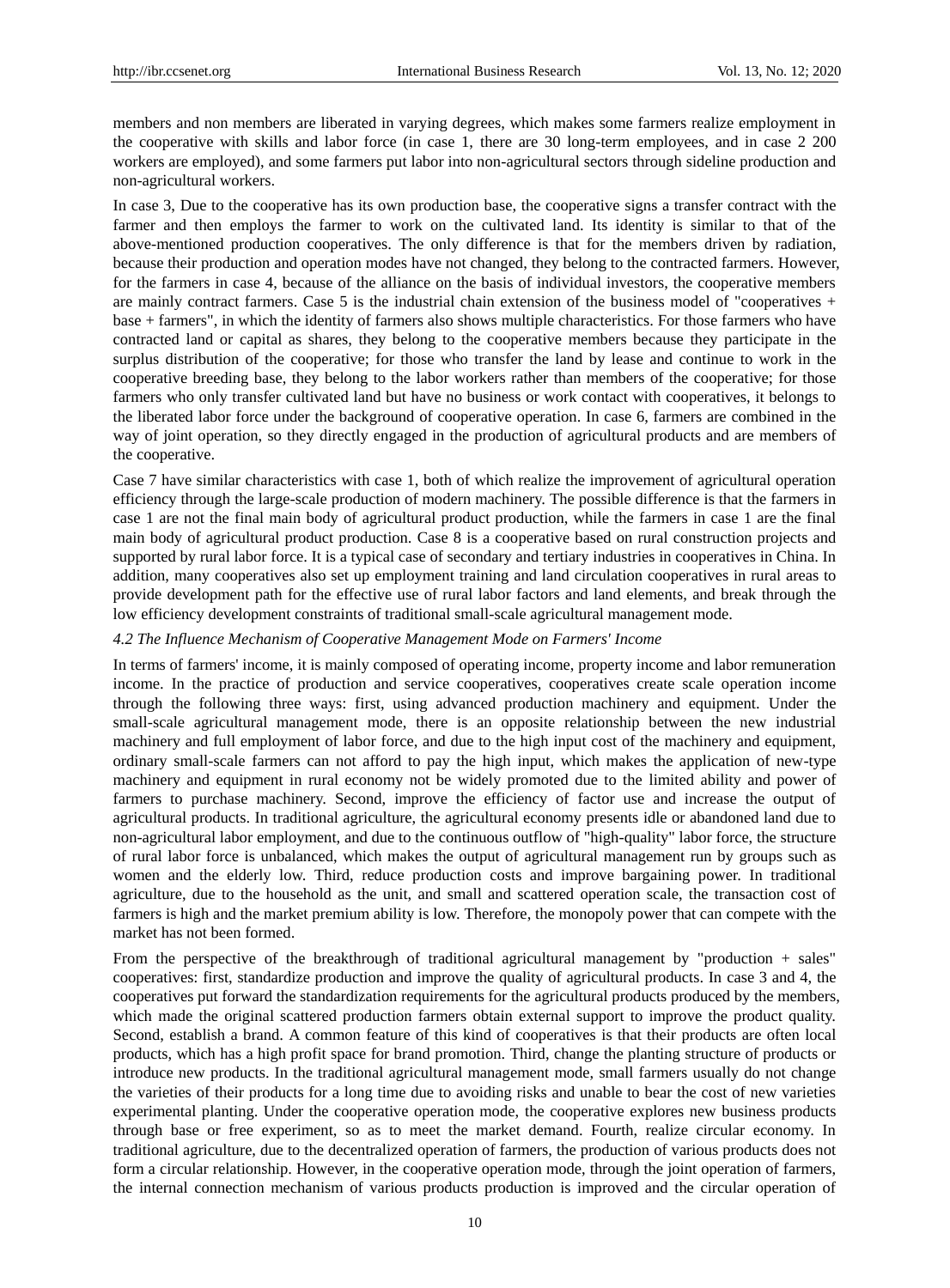agriculture is realized. For cooperatives engaged in "production + processing + sales", in addition to the above path, it is more important to extend the industrial chain and obtain the excess profits created by downstream industries by improving the added value of products.

In addition to the operating income realized by the above-mentioned, the acquisition mechanism of farmers' property income and labor remuneration income is also different from that of traditional agriculture. In the traditional agricultural management, farmers obtain the income of operation and labor remuneration by distributing the family labor force to agricultural production or non-agricultural work. In the cooperative operation mode, farmers obtain property income through the circulation of land. Because of the difference between members and non members, the former obtains the property income from the surplus distribution of cooperative operation as a member of the cooperative operation, while the latter obtains the lease fee of transferring the land use right as the lessee (see Fig.1 for details).



Figure 1. The influence of cooperatives on traditional agricultural management mechanism

#### **5. Conclusion and Suggestions**

Based on the principles of classic cooperatives, this paper investigates the farmers' cooperatives in practice of China. It is found that the cooperatives in practice do not conform to the principles of classic cooperation, and have strong localization characteristics based on realistic conditions. In practice, from the perspective of industrial chain, China's farmer cooperatives can be divided into four categories: engaged in production, engaged in "production + sales", engaged in "production + processing + sales" and providing services, and there are significant differences in the operation mode and governance structure of all kinds of cooperatives. For the reasons behind it, the author investigates the concentration degree of different types of cooperatives in the production of various agricultural products, and found that different products have different demands on the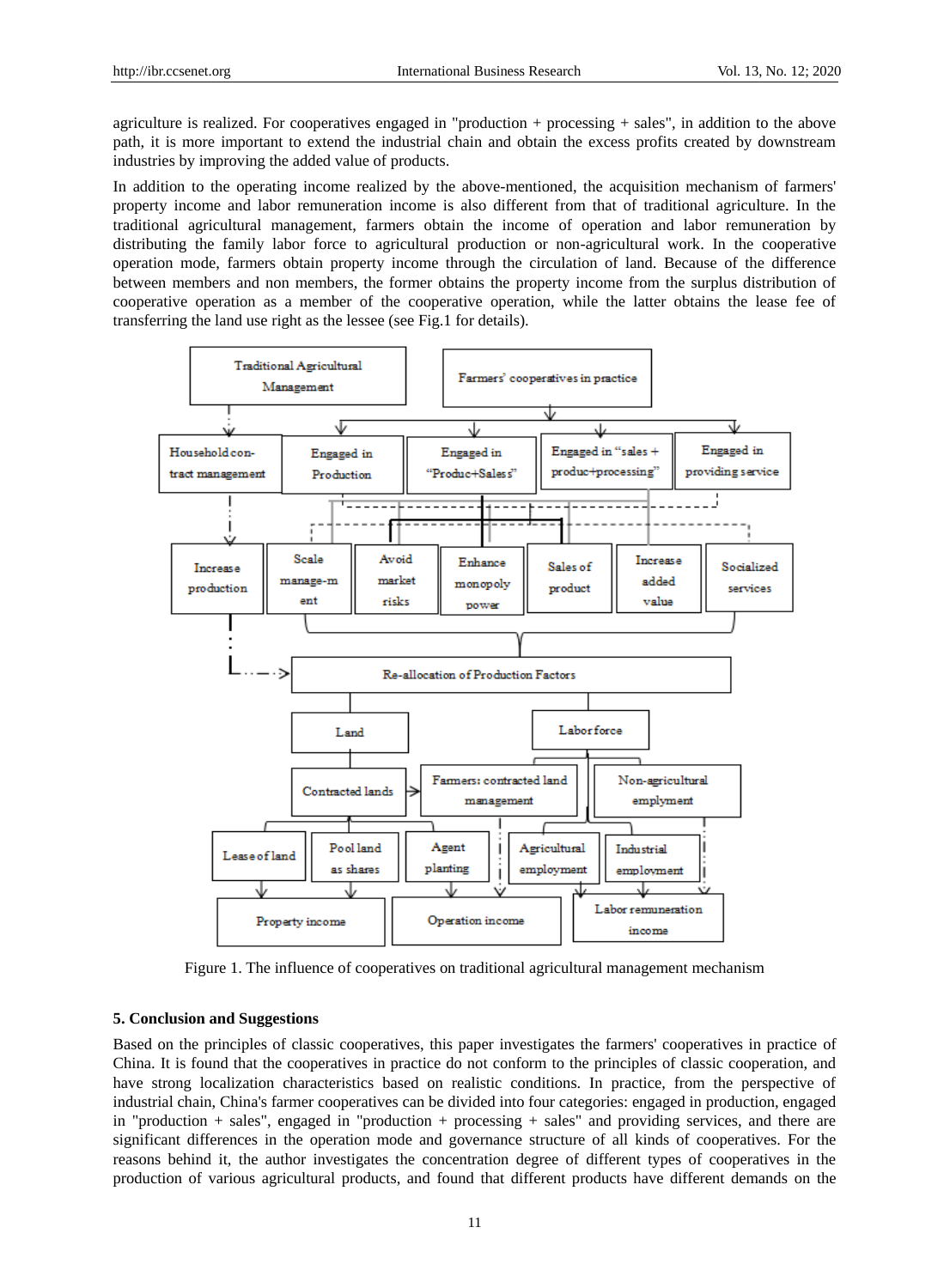functions of cooperatives, thus making the operation mode and governance structure of cooperatives formed for different functional needs present diversified characteristics. In addition, the author also points out that although there are essential differences between the farmers' cooperatives in practice and those in the classical sense, they can still play their unique functions, that is, they can influence the status and income of farmers by changing the utilization of elements in the traditional agricultural management mode.

In the traditional agricultural management mode, farmers' income mainly comes from operating income and non-agricultural work, and the decision of maximizing family income is made by farmers based on their own resource endowment. Due to the low operating efficiency of traditional agriculture, most of the young and middle-aged workers are transferred to non-agricultural sectors, which makes agricultural production run by low skilled workers such as the elderly and women, leading to the "vicious circle" of low production efficiency (Guo, 2011). In the practice of cooperative management mode, farmers make decisions on the allocation of land and labor resources based on their own endowment and risk preference, resulting in multiple identities of farmers, agricultural workers, industrial workers and non-agricultural workers. Due to the change of their identities, the income structure and profit path of farmers are different from those of traditional small-scale farmers (Luo et al, 2019).

The suggestions and Countermeasures for the future development of farmers' cooperatives in China are as follows: 1. Promote the development of farmers' cooperative management based on the national conditions, gradually standardize the operation mode and governance structure of cooperatives, and protect the interests of farmers with policy guidance. In the early stage of the development of cooperatives, the strategic thinking of "development first and governance later" is adopted, so that the cooperatives in practice can be regulated by policies and laws on the premise of "survival". 2. Considering the influence mechanism of cooperatives on traditional small-scale farmers through the optimal utilization of factors, we should improve the land circulation system, release the institutional restrictions related to land transfer, vigorously promote the reform of land property rights system, and strive to provide a resource integration environment for cooperative operation. 3. Supporting the promotion of farmers' living security system. In the traditional agricultural management mode, farmers' non-agricultural income mainly comes from migrant workers, and there is no supporting living security in the city. In the cooperative operation mode, the cooperative organizations absorb part of the liberated labor force through the form of "local employment". Therefore, the corresponding living security system should be formulated for the new status of labor force. 4. Further refine or supplement the Law of Farmers' Professional Cooperatives, and put forward different and specific supporting policies, registration systems and reward standards for all kinds of farmers' cooperatives in practice, so as to provide a policy environment for the localization development of cooperatives.

#### **References**

- Deng, H. S., & Wang, W. L. (2014). The nature and reality of Cooperatives: is there any real farmer cooperatives in China? *Chinese Rural Economy*, *7,* 15-26 + 38. in Chinese
- Deng, H. S., Xu, Z. G., Ying, R. Y., & Liao, X. J. (2016). Why Is It Difficult to Find "Real" Farmers' Co-operatives in China? :An Explanatory Framework and Evidence. *China Rural Survey*, *4,* 72-83 + 96-97. in Chinese
- Du, Y. T., & Pan, J. (2000). A Prototype for China's New Type of Farmers Co-operatives: a Case Study of and Theoretical Probe into the Specialized Cooperative Organization in Beijing Suburbs. *Management World*, *1,* 161-168 + 216. in Chinese
- GUO, J. X. (2011). Selectivity of Labor Force Transfer and Prospect of Development of Chines Agriculture. *Journal of Shaanxi Normal University (Philosorhy and Social Sciences Edition, 05, 5-16. in Chinese*
- Huang, Z. H., & Shao, K. (2009). The Essential Stipulation and Its Drift of the Co-operatices[J]. *Journal of Zhejiang University (Humanitie and social sciences)*, *4,* 11-16. in Chinese
- Li, Z. J., & Guo, J. X. (2011). The Effect of Selective Labor Transfer on the Production Preference of Rural Households. *China Rural Survey*, *3,* 40-49. in Chinese
- Lin, J., & Huang, S. Z. (2007). An Analysis on the Membeiship Heterogeneity and the Ownership of Farmers' Cooperatives. *Issues in Agricultural Economy, 10,* 12-17 + 110. in Chinese
- Lin, J., & Ma, Y. L. (2006). The boundary between agricultural cooperatives and investor owned enterprises: an analysis based on transaction costs and organizational costs. *Issues in Agricultural Economy*, *3,* 16-20+ 79. in Chinese